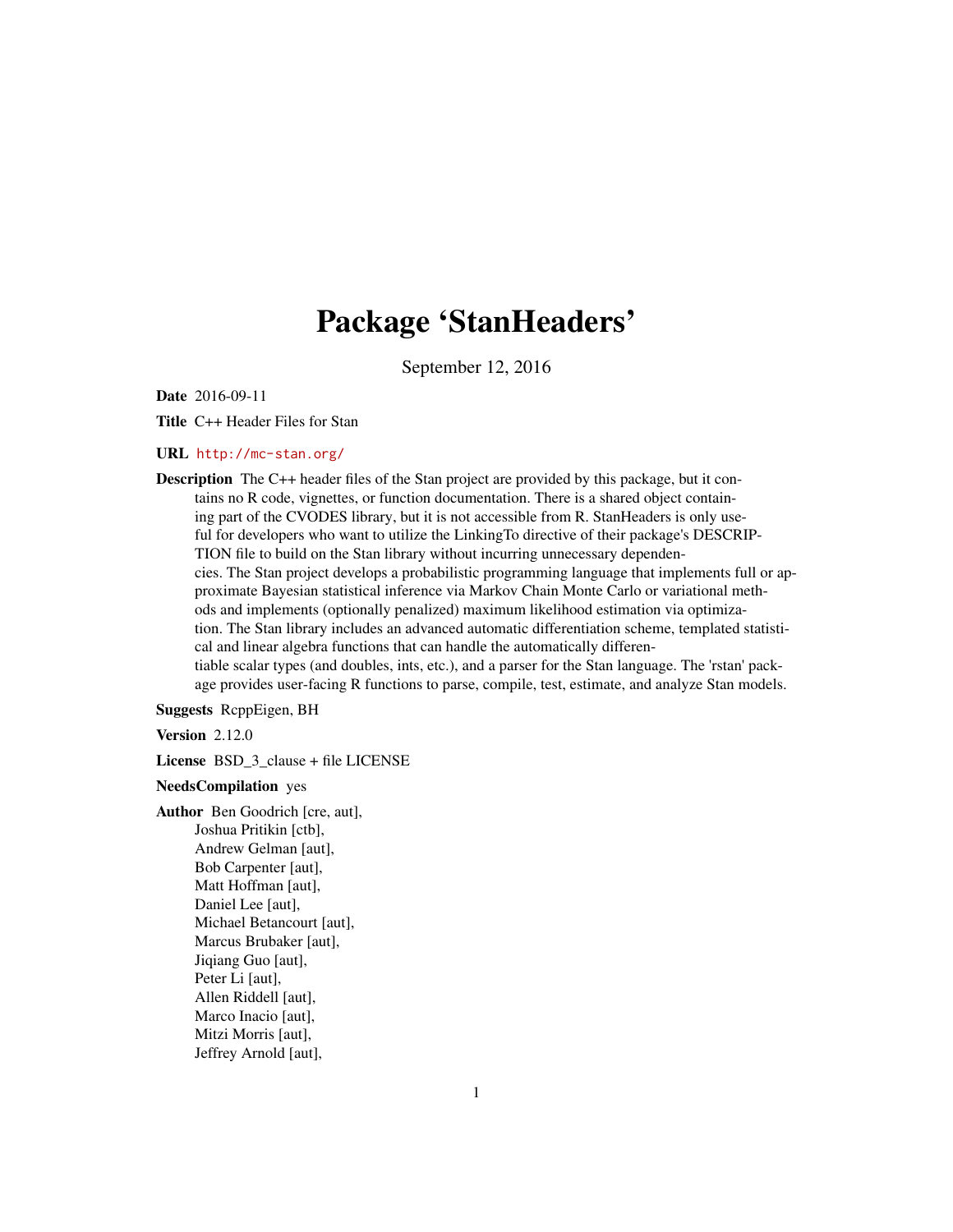<span id="page-1-0"></span>Rob Goedman [aut], Brian Lau [aut], Rob Trangucci [aut], Jonah Gabry [aut], Alp Kucukelbir [aut], Robert Grant [aut], Dustin Tran [aut], Michael Malecki [aut], Yuanjun Gao [aut], Trustees of Columbia University [cph], Lawrence Livermore National Security [cph] (CVODES), The Regents of the University of California [cph] (CVODES), Southern Methodist University [cph] (CVODES)

Maintainer Ben Goodrich <br/>benjamin.goodrich@columbia.edu>

Repository CRAN

Date/Publication 2016-09-12 09:14:42

### R topics documented:

| Index |  |
|-------|--|
|       |  |

StanHeaders-package *The Stan C++ Library Headers*

#### Description

The Stan project implements Markov Chain Monte Carlo and optimization for statistical models. This R package provides the Stan header files so that they can easily be used by other R packages.

#### Details

| Package: | <b>StanHeaders</b>  |
|----------|---------------------|
| Type:    | Package             |
| Version: | 2.9.0               |
| Date:    | 2016-01-03          |
| License: | <b>BSD 3 clause</b> |
|          |                     |

There are no R functions, only C++ headers. To use the Stan Math Library, it is sufficient to include LinkingTo: StanHeaders in the DESCRIPTION file of another package. The Stan Math Library is sufficient for many purposes. If, in addition, another package needs to utilize the MCMC, optimization, or parsing facilities of **StanHeaders**, then it is also necessary to include the src directory of StanHeaders in the other package's PKG\_CPPFLAGS. For an example of such a Makevars, see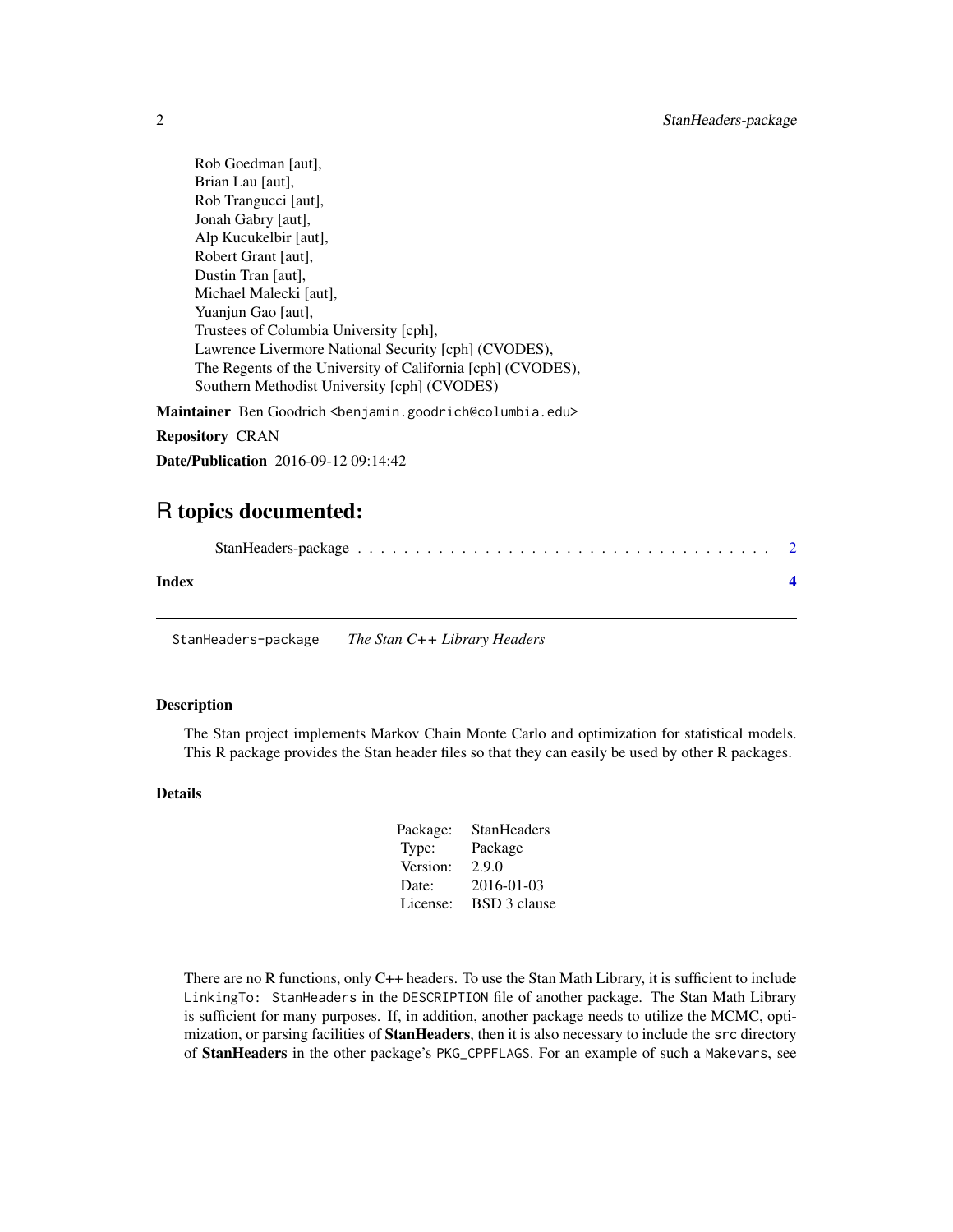#### StanHeaders-package 3

<https://raw.githubusercontent.com/stan-dev/rstan/develop/rstan/rstan/src/Makevars>.

#### Author(s)

Ben Goodrich and Jiqiang Guo for the R package and the Stan Development Team for Stan. Maintainer: Ben Goodrich <br/> <br/> <br/> <br/> <br/>enjamin.goodrich@columbia.edu>

#### References

http://mc-stan.org

#### Examples

# No examples because there are no R functions.